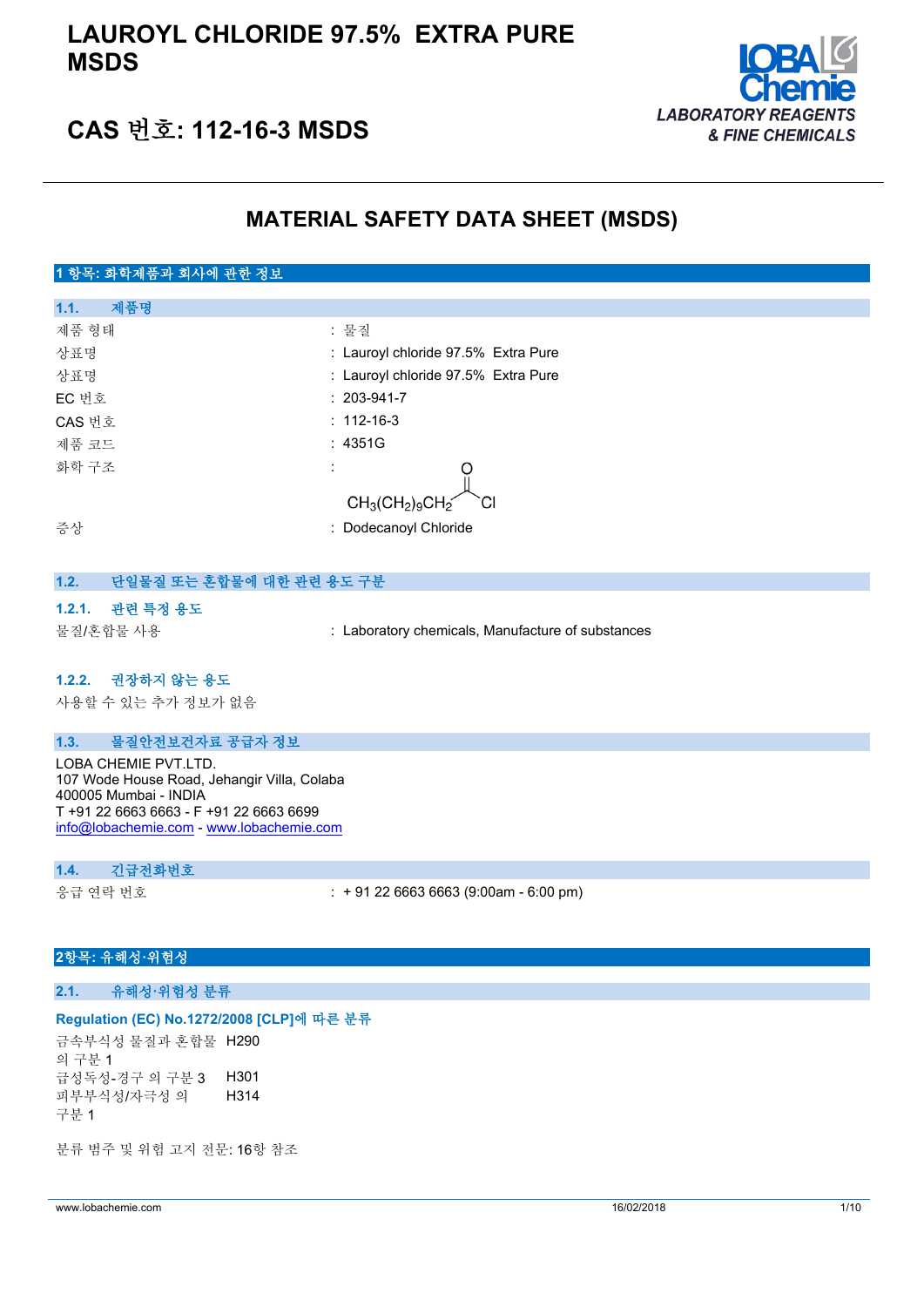물질안전보건자료

#### **Directive 67/548/EEC 또는 Directive 1999/45/EC에 따른 분류**

Xn; R22 C; R34 Full text of R-phrases: see section 16

### **물리화학적, 인체 건강 및 환경상의악영향**

사용할 수 있는 추가 정보가 없음

| 예방조치문구를 포함한 경고표지 항목<br>2.2.                             |                                                                                                                                                                                                                                        |
|---------------------------------------------------------|----------------------------------------------------------------------------------------------------------------------------------------------------------------------------------------------------------------------------------------|
| 규정 (EC) No. 1272/2008에 따른 라벨 표시[CLP]<br>위험 표시 그림문자(CLP) |                                                                                                                                                                                                                                        |
|                                                         | GHS05<br>GHS06                                                                                                                                                                                                                         |
| Signal word (CLP)                                       | : 위험                                                                                                                                                                                                                                   |
| 유해·위험 문구(CLP)                                           | : H290 - 금속을 부식시킬 수 있음<br>H301 - 삼키면 유독함<br>H314 - Causes severe skin burns and eye damage                                                                                                                                             |
| 예방 조치 문구(CLP)                                           | : P280 - 보호장갑·보호의·보안경··안면보호구를 착용하시오.<br>P301+P330+P331 - 삼켰다면 입을 씻어내시오. 토하게 하려 하지 마시오<br>P305+P351+P338 - 눈에 묻으면 몇 분간 물로 조심해서 씻으시오. 가능하면<br>콘택트렌즈를 제거하시오. 계속 씻으시오<br>P308+P311 - IF exposed or concerned: Call a POISON CENTER/doctor/ |

### **2.3. 기타 정보**

사용할 수 있는 추가 정보가 없음

### **3항목: 구성성분의 명칭 및 함유량**

### **3.1. 단일물질**

| 명칭                                | 제품명                                    | $\frac{9}{6}$ |
|-----------------------------------|----------------------------------------|---------------|
| Lauroyl chloride 97.5% Extra Pure | (CAS 번호) 112-16-3<br>(EC 번호) 203-941-7 | 100           |

R- 및 H- 문구에 대한 전문: 16항 참조

### **3.2. 혼합물**

해당없음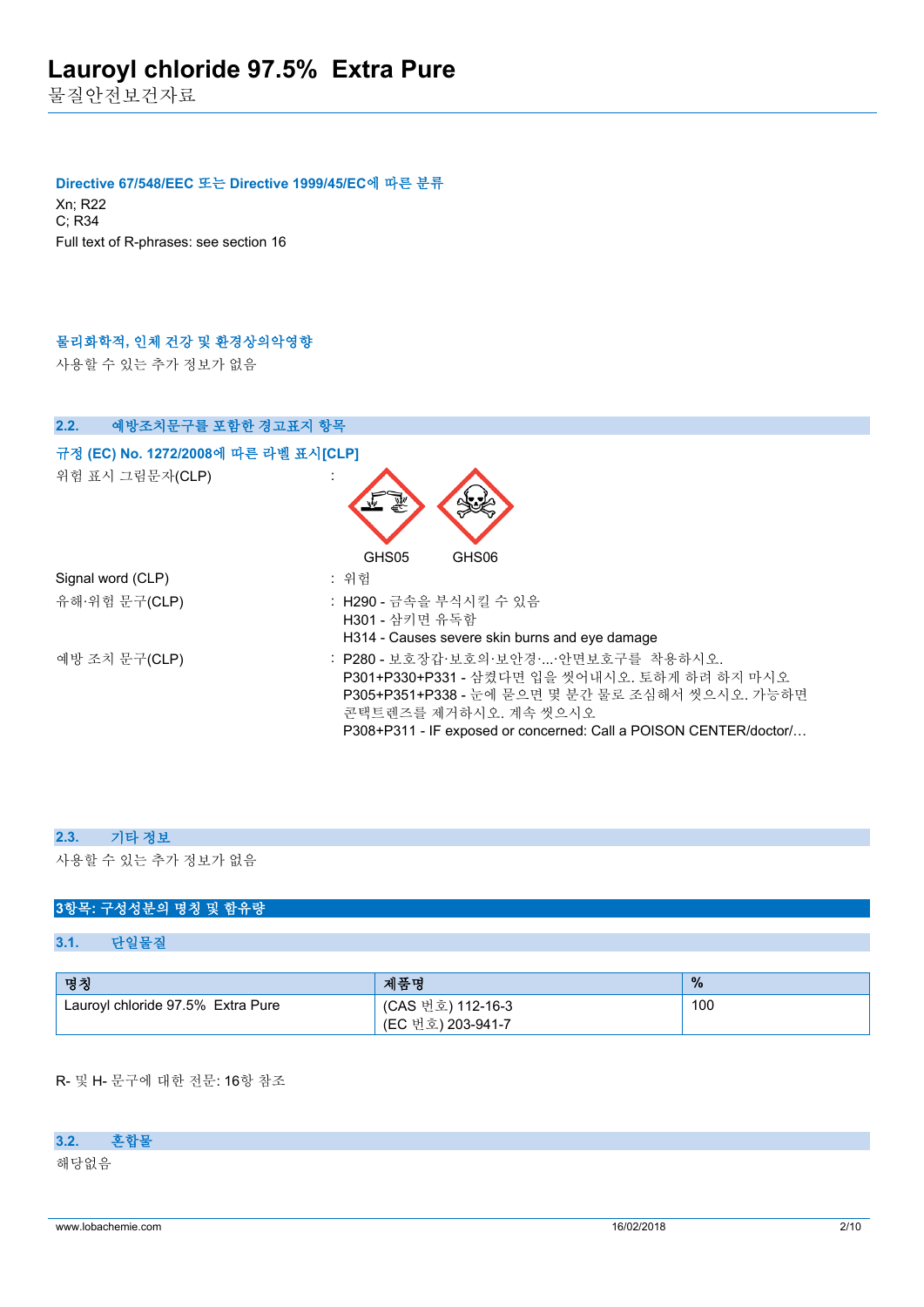물질안전보건자료

**4항목: 응급조치요령**

| 4.1.<br>응급조치 요령                                |                                                                                                                                                                  |
|------------------------------------------------|------------------------------------------------------------------------------------------------------------------------------------------------------------------|
|                                                |                                                                                                                                                                  |
| 흡입 후 응급 조치                                     | : Remove person to fresh air and keep comfortable for breathing. Give oxygen or<br>artificial respiration if necessary. If you feel unwell, seek medical advice. |
| 피부 접촉 후 응급 조치                                  | : Take off contaminated clothing. Wash skin with plenty of water. 피부 자극이 생기면<br>의학적인 조언·주의를 받으시오.                                                                |
| 안구 접촉 후 응급 조치                                  | : 가능하면 콘택트렌즈를 제거하시오. 계속 씻으시오. 몇 분간 물로 조심해서 씻으시오.<br>눈에 대한 자극이 지속되면 의학적인 조언·주의를 받으시오.                                                                             |
| 섭취 후 응급 조치                                     | : 입을 씻어내시오. If you feel unwell, seek medical advice.                                                                                                             |
| 변이원성<br>4.2.                                   |                                                                                                                                                                  |
| 증상/부상                                          | : 피부에 심한 화상과 눈에 손상을 일으킴.                                                                                                                                         |
| 섭취 후 증상/부상                                     | : 삼키면 유독함.                                                                                                                                                       |
| 4.3.<br>즉각적인 치료 및 특수 치료 필요 여부 표시               |                                                                                                                                                                  |
| Treat symptomatically.                         |                                                                                                                                                                  |
| 5항목: 폭발·화재시 대처방법                               |                                                                                                                                                                  |
| 적절한 소화제<br>5.1.                                |                                                                                                                                                                  |
| 적절한 소화제                                        | : dry chemical powder, alcohol-resistant foam, carbon dioxide (CO2).                                                                                             |
| 부적절한 소화재                                       | : Do not use a heavy water stream.                                                                                                                               |
|                                                |                                                                                                                                                                  |
| 화학물질로부터 생기는 특정 유해성<br>5.2.                     |                                                                                                                                                                  |
| 사용할 수 있는 추가 정보가 없음                             |                                                                                                                                                                  |
| 소방대원을 위한 조언<br>5.3.                            |                                                                                                                                                                  |
| 화재 진압 중 보호                                     | : Do not attempt to take action without suitable protective equipment.                                                                                           |
|                                                |                                                                                                                                                                  |
| 6항목: 누출사고시 대처방법                                |                                                                                                                                                                  |
| 인체를 보호하기 위해 필요한 조치사항 및 보호구<br>6.1.             |                                                                                                                                                                  |
| 비응급 요원용<br>6.1.1.                              |                                                                                                                                                                  |
| 응급 조치                                          | : Evacuate unnecessary personnel.                                                                                                                                |
| 6.1.2. 응급 구조대용                                 |                                                                                                                                                                  |
| 보호 장비                                          | : 적절한 개인 보호구를 착용하시오.                                                                                                                                             |
| 응급 조치                                          | : Ventilate area.                                                                                                                                                |
|                                                |                                                                                                                                                                  |
| 환경을 보호하기 위해 필요한 조치사항<br>6.2.<br>환경으로 배출하지 마시오. |                                                                                                                                                                  |
|                                                |                                                                                                                                                                  |
| 정화 또는 제거 방법<br>6.3.                            |                                                                                                                                                                  |
| 세척 방법                                          | : 누출물을 모으시오. On land, sweep or shovel into suitable containers. Soak up spills<br>with inert solids, such as clay or diatomaceous earth as soon as possible.     |
| 기타 항목 참조<br>6.4.                               |                                                                                                                                                                  |
| 사용할 수 있는 추가 정보가 없음                             |                                                                                                                                                                  |
| 7항목: 취급 및 저장방법                                 |                                                                                                                                                                  |
|                                                |                                                                                                                                                                  |
| 안전취급요령<br>7.1.                                 |                                                                                                                                                                  |
| 안전취급요령                                         | : Avoid contact with skin and eyes. Do not breathe vapours.                                                                                                      |
| 위생 조치                                          | : Wash hands and other exposed areas with mild soap and water before eating,<br>drinking or smoking and when leaving work.                                       |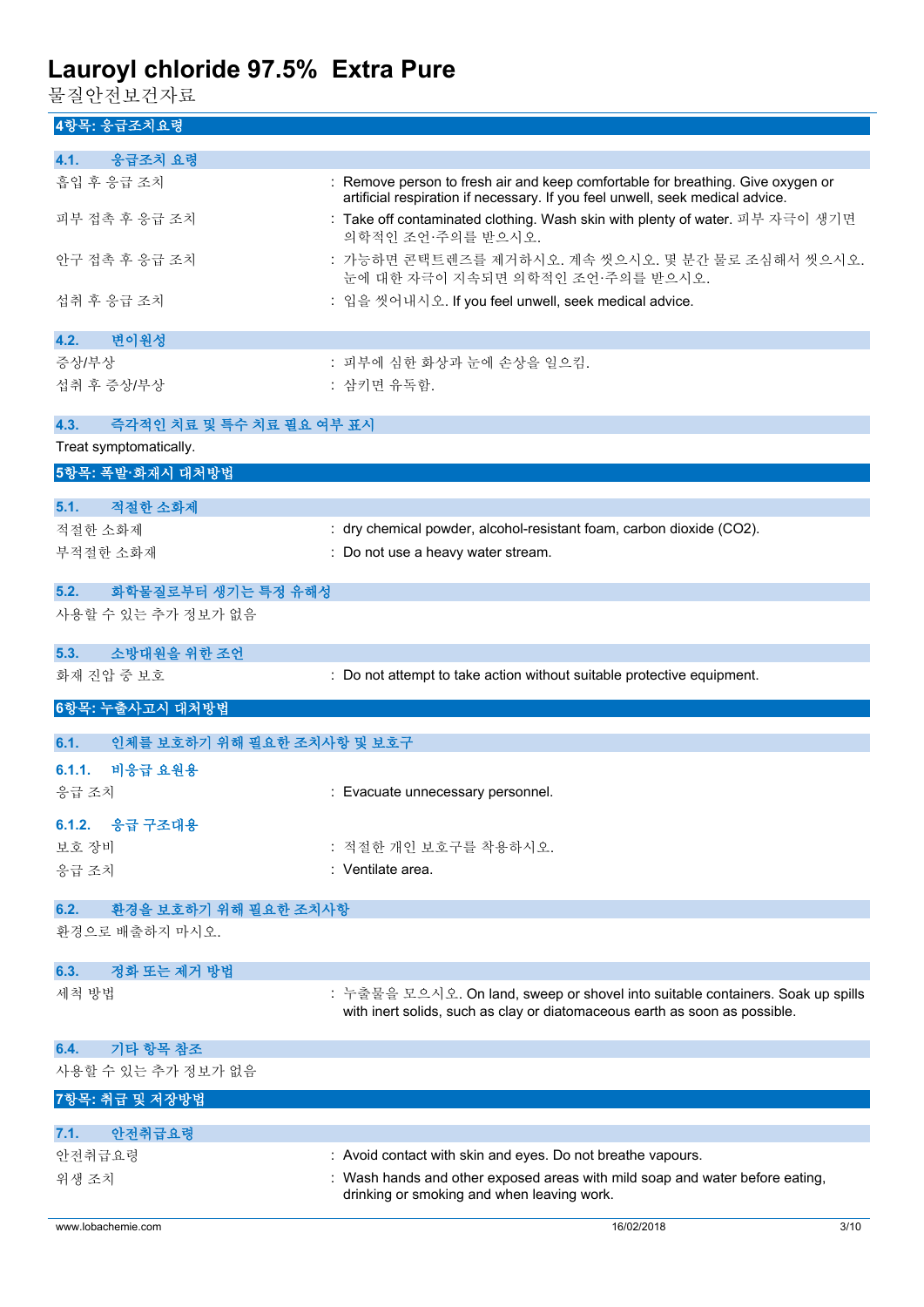물질안전보건자료

| 피해야할 조건을 포함한 안전한 저장 방법<br>7.2. |                                                       |
|--------------------------------|-------------------------------------------------------|
| 보관 조건                          | : 용기를 단단히 밀폐하시오. 건조한 장소에 보관하시오. 환기가 잘 되는 곳에<br>보관하시오. |
| 특정 최종 사용<br>7.3.               |                                                       |
| 사용할 수 있는 추가 정보가 없음             |                                                       |
| 8항목: 노출방지 및 개인보호구              |                                                       |
| 제어 매개 변수<br>8.1.               |                                                       |
| 사용할 수 있는 추가 정보가 없음             |                                                       |

| 8.2.<br>노출방지  |                                      |
|---------------|--------------------------------------|
| 손보호           | : 보호 장갑                              |
| 눈 보호          | : Chemical goggles or safety glasses |
| 신체 보호         | : 적절한 보호복을 착용하시오                     |
| 호흡기 보호        | : 호흡 보호구를 착용하시오                      |
| 9항목: 물리화학적 특성 |                                      |

| 9.1.<br>기본적인 물리화학적 특성에 대한 정보 |                          |
|------------------------------|--------------------------|
| 물리적 상태                       | : 액체                     |
| 색상                           | : Light yellow.          |
| 냄새                           | : 자료없음                   |
| 냄새 역치                        | : 자료없음                   |
| pH                           | : 자료없음                   |
| 상대 증발 속도(부틸아세테이트=1)          | : 자료없음                   |
| 융해점                          | : 자료없음                   |
| 빙점                           | $: -13 - -10$ °C         |
| 초기 끓는점과 끓는점 범위               | : 134 - 137 °C at 15 hPa |
| 인화점                          | : $140 °C$               |
| 자연발화온도                       | : 자료없음                   |
| 분해온도                         | : 자료없음                   |
| 인화성(고체, 기체)                  | : 자료없음                   |
| 증기압                          | : 자료없음                   |

20°C에서의 상대 증기 밀도 : 자료없음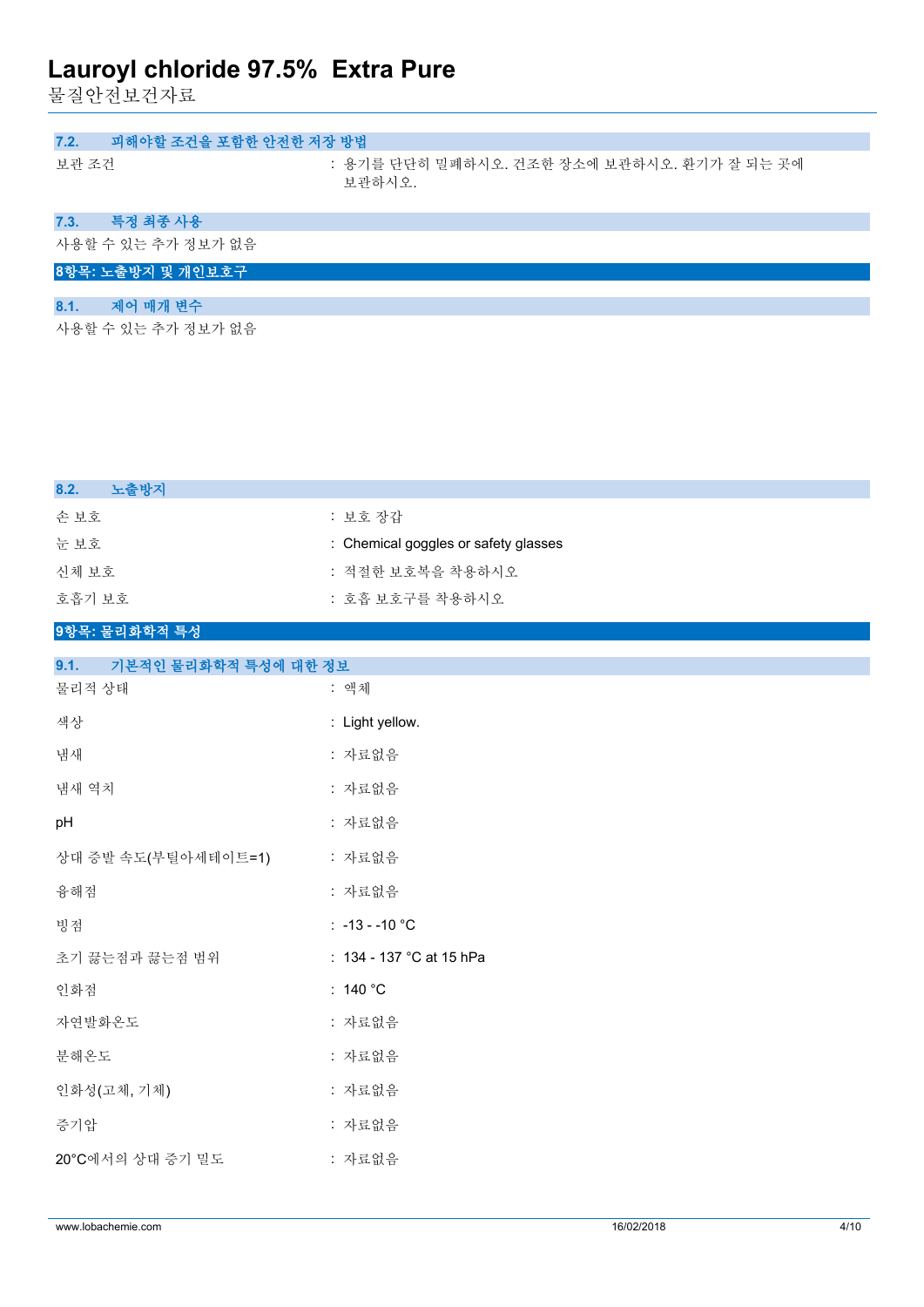물질안전보건자료

| 상대 밀도              | : 자료없음                                    |
|--------------------|-------------------------------------------|
| 비중/밀도<br>용해도       | : 0.922 g/ml at 20 $^{\circ}$ C<br>: 자료없음 |
| n-옥탄올/물분배계수        | : 자료없음                                    |
| 점도, 운동학적           | : 자료없음                                    |
| 점도, 역학적            | : 자료없음                                    |
| 폭발성                | : 자료없음                                    |
| 산화성                | : 자료없음                                    |
| 인화 또는 폭발 범위의 상한/하한 | : 자료없음                                    |

#### **9.2. 그 밖의 참고사항**

사용할 수 있는 추가 정보가 없음

### **10항목: 안정성 및 반응성**

**10.1. 반응성**

사용할 수 있는 추가 정보가 없음

#### **10.2. 화학적 안정성**

Stable under normal conditions of use.

### **10.3. 유해 반응의 가능성**

사용할 수 있는 추가 정보가 없음

### **10.4. 피해야 할 조건**

Moisture.

### **10.5. 피해야 할 물질**

Oxidizing agent. Strong acids. Strong bases.

### **10.6. 분해시 생성되는 유해물질**

사용할 수 있는 추가 정보가 없음

### **11항목: 독성에 관한 정보**

| 11.1. 독성에 대한 정보           |                                            |
|---------------------------|--------------------------------------------|
| 급성 독성                     | : 경구: 삼키면 유독함.                             |
| 피부 부식성 / 자극성              | : Causes severe skin burns and eye damage. |
| 심한 눈손상 또는 자극성             | : 심각한 안구 손상, 범주 1, 암묵적                     |
| 호흡기 또는 피부 과민성             | : 분류되지 않음                                  |
| 생식세포 돌연변이 유발성             | : 분류되지 않음                                  |
| 발암성                       | : 분류되지 않음                                  |
| 생식독성<br>특정 표적장기 독성 (1회노출) | : 분류되지 않음<br>: 분류되지 않음                     |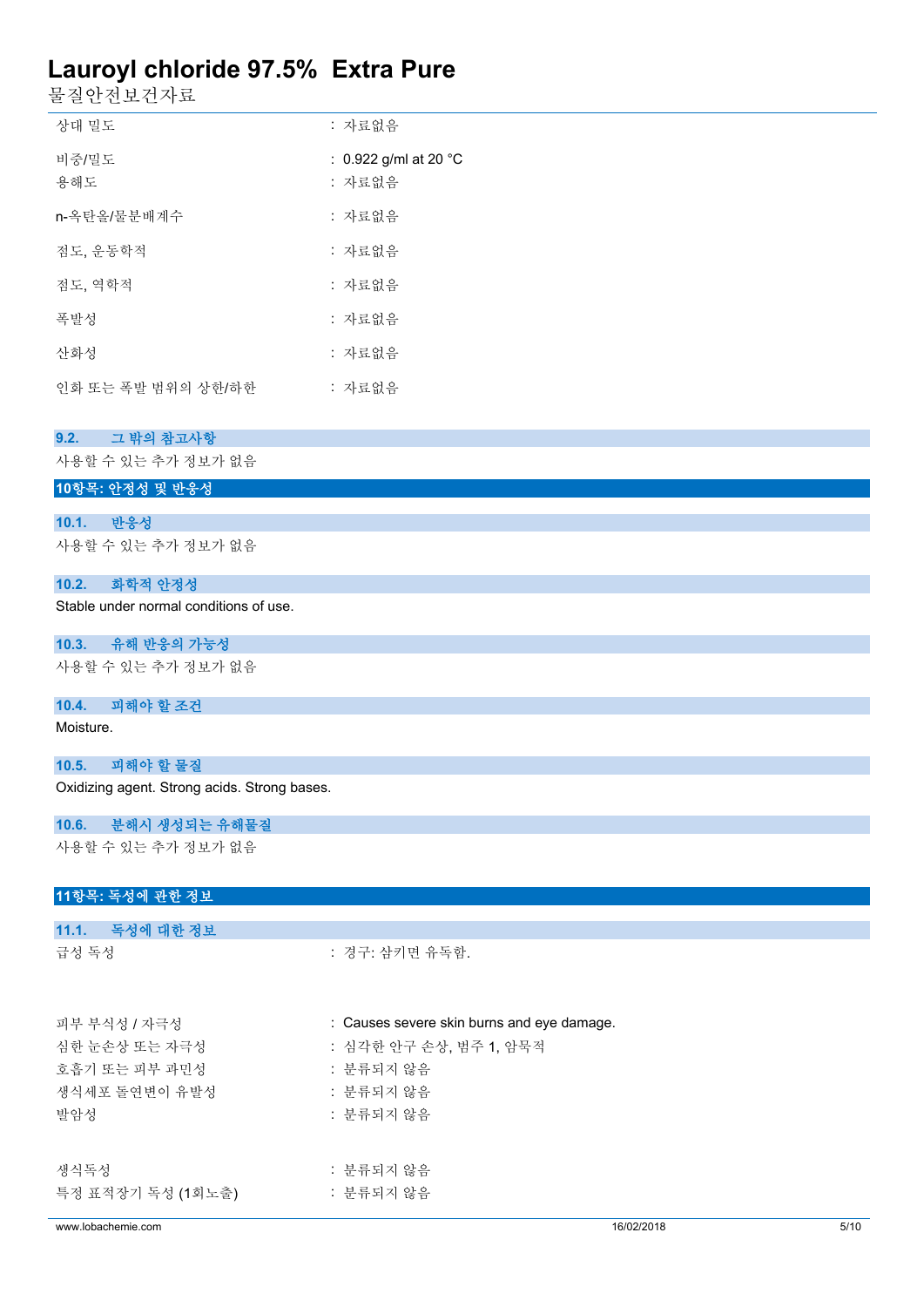물질안전보건자료

|  | 특정 표적장기 독성 (반복노출) |  | : 분류되지 않음 |  |
|--|-------------------|--|-----------|--|
|  |                   |  |           |  |
|  |                   |  |           |  |

흡인유해성 : 분류되지 않음

| 12항목: 환경에 미치는 영향 |  |  |
|------------------|--|--|
|                  |  |  |

**12.1. 독성** 사용할 수 있는 추가 정보가 없음

**12.2. 잔류성 및 분해성**

사용할 수 있는 추가 정보가 없음

### **12.3. 생물농축성**

사용할 수 있는 추가 정보가 없음

**12.4. 토양이동성**

사용할 수 있는 추가 정보가 없음

### **12.5. PBT 및 vPvB 평가 결과**

사용할 수 있는 추가 정보가 없음

### **12.6. 기타 유해 영향**

사용할 수 있는 추가 정보가 없음

### **13항목: 폐기시 주의사항**

### **13.1. 폐기물 처리법**

사용할 수 있는 추가 정보가 없음

**14항목: 운송에 필요한 정보**

ADR / RID / IMDG / IATA / ADN 에 따름

| 14.1.<br>유엔번호(UN No.) |                                   |
|-----------------------|-----------------------------------|
| UN-번호(ADR)            | : 2922                            |
| UN-번호 (IMDG)          | : 2922                            |
| UN-번호(IATA)           | : 2922                            |
| UN-번호(ADN)            | : 2922                            |
| UN-번호(RID)            | : 2922                            |
|                       |                                   |
| 적정선적명<br>14.2.        |                                   |
| 고유 운송 명칭(ADR)         | : CORROSIVE LIQUID, TOXIC, N.O.S. |

www.lobachemie.com 6/10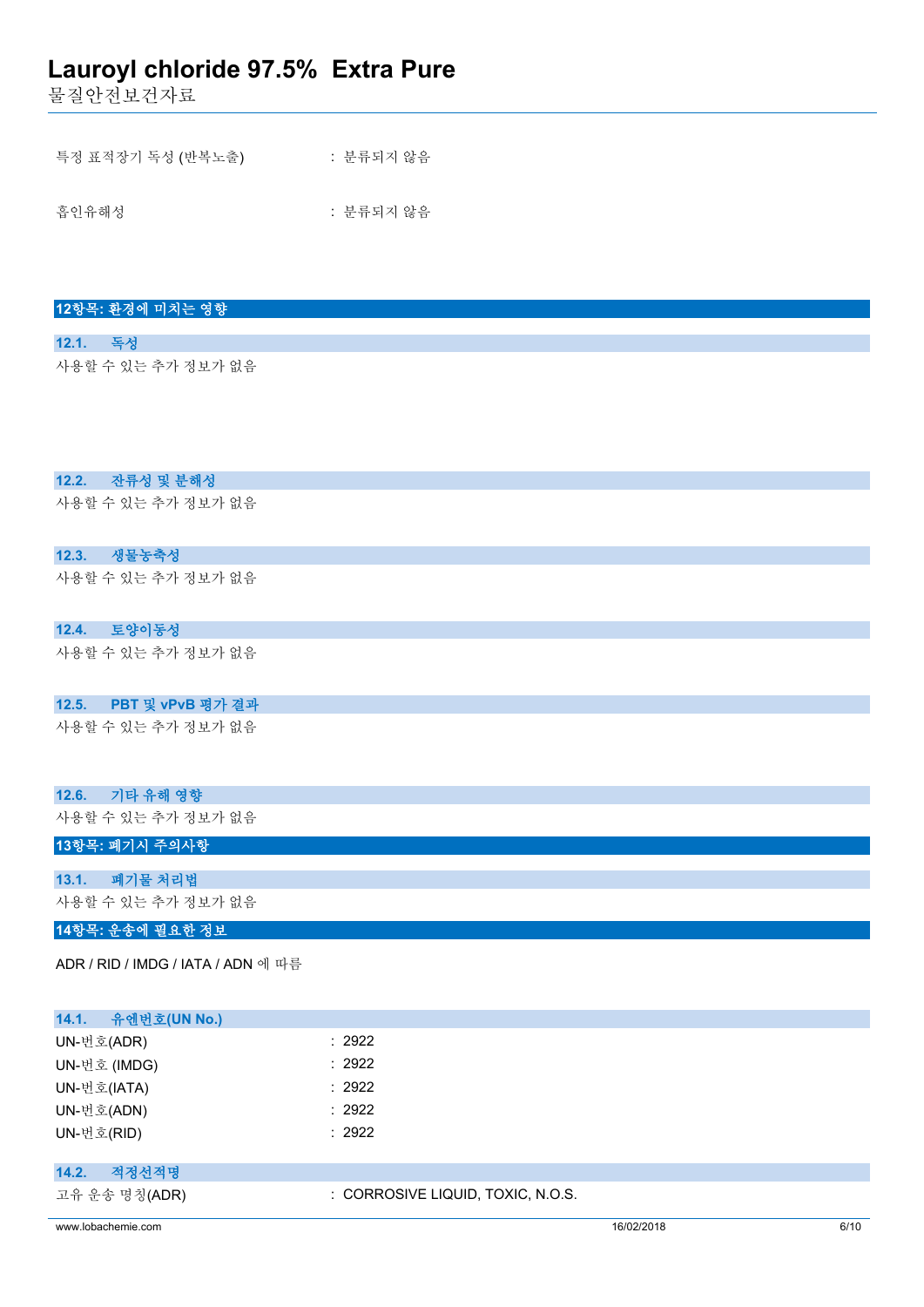물질안전보건자료

| Proper Shipping Name (IMDG)          | : CORROSIVE LIQUID, TOXIC, N.O.S.                           |
|--------------------------------------|-------------------------------------------------------------|
| 고유 운송 명칭(IATA)                       | : CORROSIVE LIQUID, TOXIC, N.O.S.                           |
| 고유 운송 명칭(ADN)                        | : CORROSIVE LIQUID, TOXIC, N.O.S.                           |
| 고유 운송 명칭(RID)                        | : CORROSIVE LIQUID, TOXIC, N.O.S.                           |
| Transport document description (ADR) | : UN 2922 CORROSIVE LIQUID, TOXIC, N.O.S., 8 (6.1), II, (E) |
| 운송 문서 기술 (IMDG)                      | : UN 2922 CORROSIVE LIQUID, TOXIC, N.O.S., 8 (6.1), II      |
| 운송 문서 기술 (IATA)                      | : UN 2922 CORROSIVE LIQUID, TOXIC, N.O.S., 8 (6.1), II      |
| 운송 문서 기술 (ADN)                       | : UN 2922 CORROSIVE LIQUID, TOXIC, N.O.S., 8 (6.1), II      |
| 운송 문서 기술 (RID)                       | : UN 2922 CORROSIVE LIQUID, TOXIC, N.O.S., 8 (6.1), II      |
|                                      |                                                             |

### **14.3. 운송에서의 위험성 등급**

**ADR** 운송 위험 분류 (ADR) : 8 (6.1) Danger labels (ADR) : 8, 6.1





| IMDG |      |  |
|------|------|--|
|      | AL-3 |  |

| 운송 위험 분류 (IMDG)      |  |
|----------------------|--|
| Danger labels (IMDG) |  |



|--|

운송 위험 분류 (IATA) : 8 (6.1) 위험 표지 라벨(IATA) : 8, 6.1



운송 위험 분류 (ADN) : 8 (6.1)

### **ADN**

Danger labels (ADN) : 8, 6.1

### **RID**

운송 위험 분류 (RID) : 8 (6.1) Danger labels (RID) : 8, 6.1





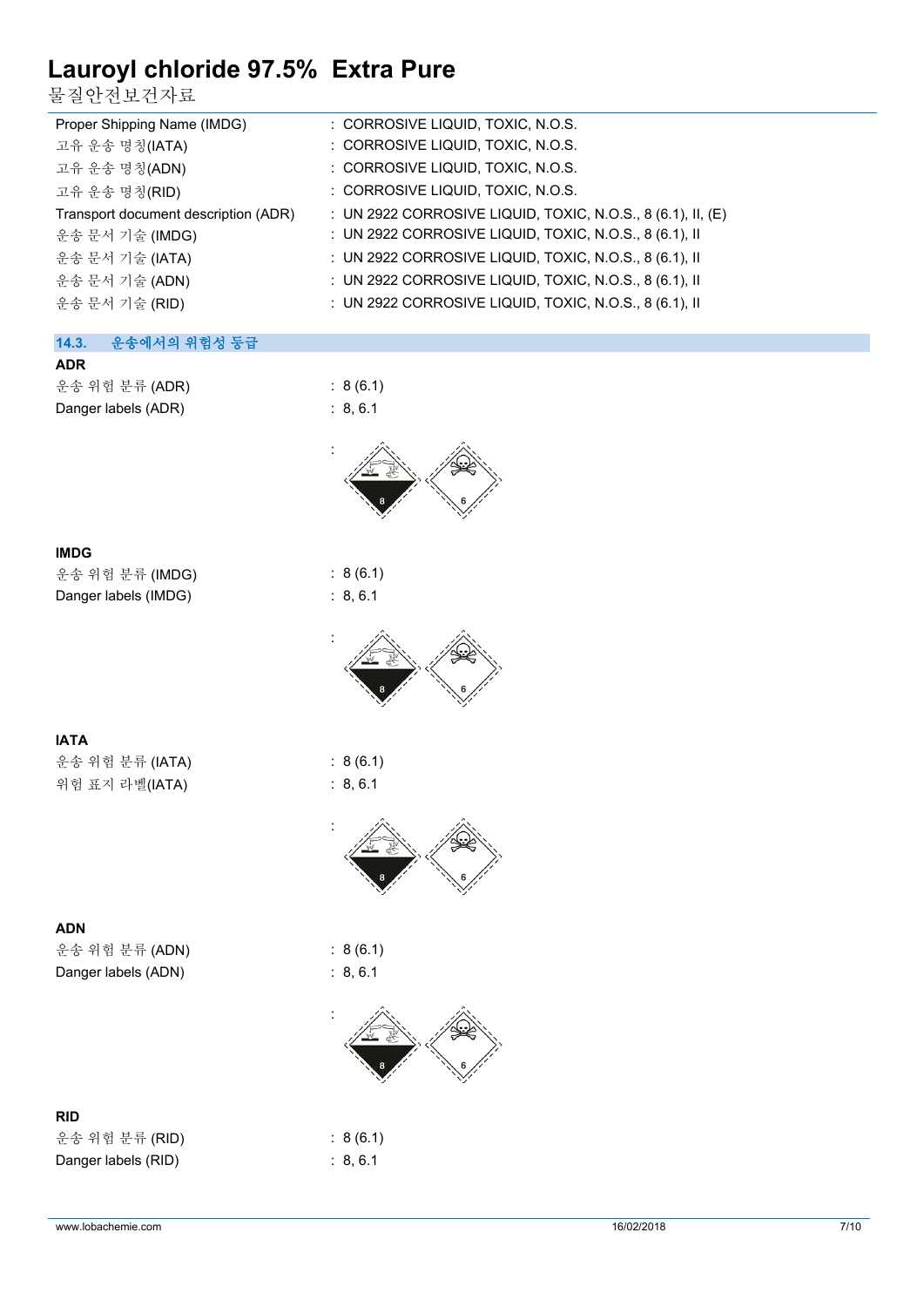물질안전보건자료



| 용기등급<br>14.4. |                             |  |  |
|---------------|-----------------------------|--|--|
| 포장 등급(ADR)    | ÷Ш                          |  |  |
| 포장 등급(IMDG)   | $\therefore$ $\blacksquare$ |  |  |
| 포장 그룹(IATA)   | ÷Ш                          |  |  |
| 포장 그룹(ADN)    | ÷Ш                          |  |  |
| 포장 등급(RID)    | ÷Ш                          |  |  |
|               |                             |  |  |

### **14.5. 환경 유해성**

| 환경에 위험    | : No          |
|-----------|---------------|
| 해양오염물질    | : No          |
| 그 밖의 참고사항 | : 가용 추가 정보 없음 |

#### $14.6.$ **14.6. 사용자를 위한 특별 주의사항**

| - 내륙 수송                                                                    |                            |
|----------------------------------------------------------------------------|----------------------------|
| 분류 코드(UN)                                                                  | $:$ CT1                    |
| 특수 공급(ADR)                                                                 | : 274                      |
| 일정량(ADR)                                                                   | : 1L                       |
| 극소량(ADR)                                                                   | : E2                       |
| Packing instructions (ADR)                                                 | : P001, IBC02              |
| Mixed packing provisions (ADR)                                             | <b>MP15</b>                |
| Portable tank and bulk container<br>instructions (ADR)                     | T7                         |
| Portable tank and bulk container special<br>provisions (ADR)               | TP <sub>2</sub><br>t.      |
| Tank code (ADR)                                                            | $:$ L4BN                   |
| 탱크 수송용 차량                                                                  | : AT                       |
| 운송 범주(ADR)                                                                 | : 2                        |
| Special provisions for carriage - Loading,<br>unloading and handling (ADR) | : CV13, CV28               |
| 위험 식별 번호(Kemler 번호)                                                        | 86<br>$\ddot{\phantom{a}}$ |
| 오렌지 플레이트                                                                   | 86                         |
|                                                                            | 2922                       |
| 터널 제한 코드 (ADR)                                                             | Е<br>÷                     |
| EAC 코드                                                                     | : 2X                       |
| APP 코드                                                                     | B                          |
| - 해상 운송                                                                    |                            |
| Special provision (IMDG)                                                   | 274                        |
| Limited quantities (IMDG)                                                  | 1 <sub>L</sub>             |
| 극소량(IMDG)                                                                  | E <sub>2</sub>             |
| Packing instructions (IMDG)                                                | P001                       |
| IBC packing instructions (IMDG)                                            | IBC02                      |
| Tank instructions (IMDG)                                                   | T7                         |
| Tank special provisions (IMDG)                                             | TP <sub>2</sub>            |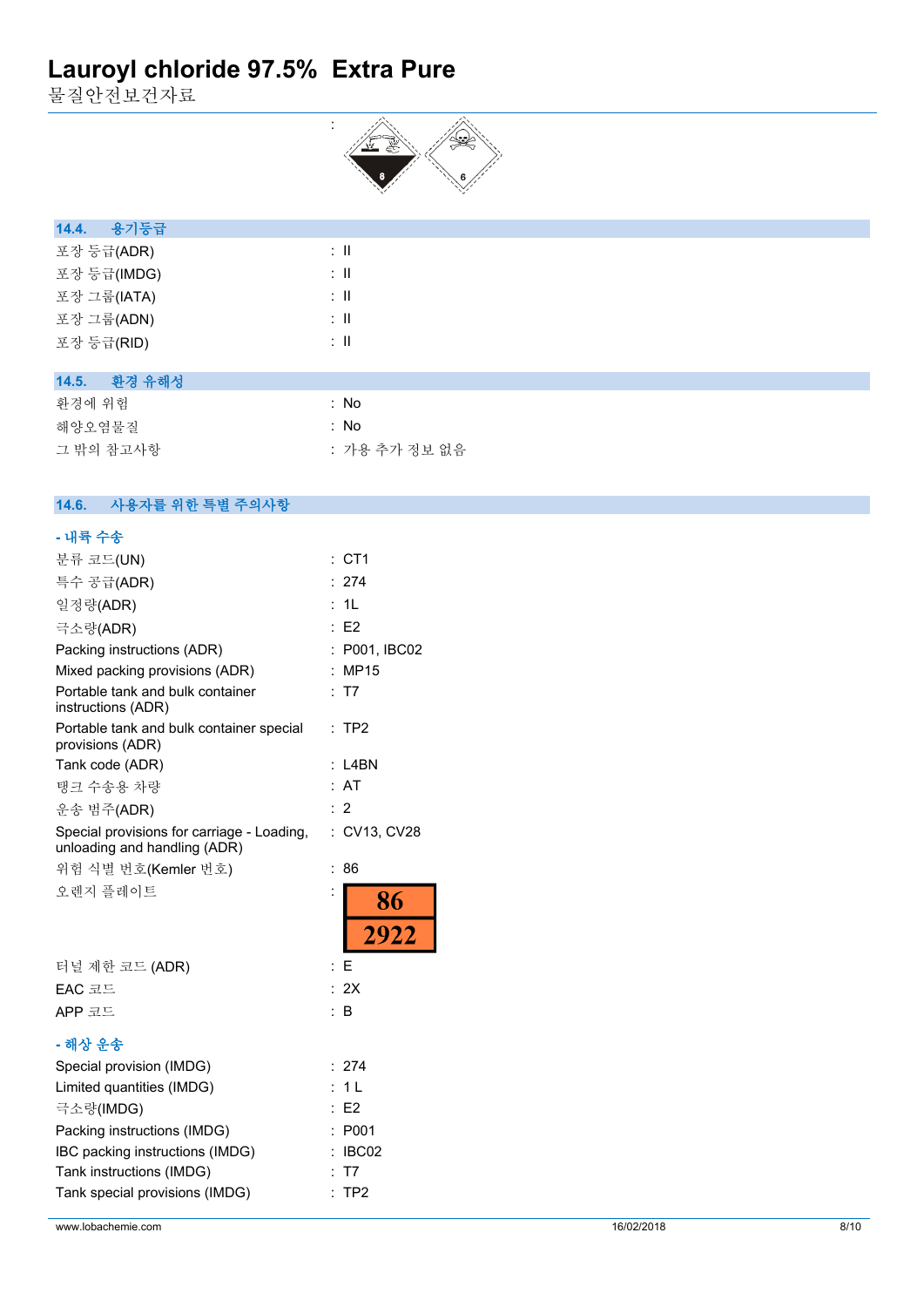물질안전보건자료

| EmS-No. (Fire)                                                   | $: F-A$            |
|------------------------------------------------------------------|--------------------|
| EmS-No. (Spillage)                                               | $: S-B$            |
| Stowage category (IMDG)                                          | :B                 |
| Stowage and handling (IMDG)                                      | $:$ SW2            |
| - 항공 운송                                                          |                    |
| PCA 예상 수량(IATA)                                                  | $\therefore$ E2    |
| PCA 제한 수량(IATA)                                                  | : Y840             |
| PCA 제한 수량 최대 순수량(IATA)                                           | : 0.5L             |
| PCA 포장 지침(IATA)                                                  | : 851              |
| PCA 최대 순수량(IATA)                                                 | : 1L               |
| CAO 포장 지침(IATA)                                                  | : 855              |
| CAO 최대 순수량(IATA)                                                 | : 30L              |
| 특별 공급(IATA)                                                      | : A3               |
| ERG 코드(IATA)                                                     | :8P                |
| - 국내 수로 운송                                                       |                    |
| 분류 코드(ADN)                                                       | $:$ CT1            |
| 특별 공급(ADN)                                                       | : 274, 802         |
| 일정량(ADN)                                                         | : 1L               |
| 극소량(ADN)                                                         | E2                 |
| Carriage permitted (ADN)                                         | : T                |
| Equipment required (ADN)                                         | $:$ PP, EP, TOX, A |
| Ventilation (ADN)                                                | : VE02             |
| Number of blue cones/lights (ADN)                                | $\therefore$ 2     |
| - 철도 수송                                                          |                    |
| Classification code (RID)                                        | $:$ CT1            |
| 특별 공급(RID)                                                       | : 274              |
| 한정 수량(RID)                                                       | : 1L               |
| 극소량(RID)                                                         | : E2               |
| Packing instructions (RID)                                       | : P001, IBC02      |
| Mixed packing provisions (RID)                                   | : MP15             |
| Portable tank and bulk container<br>instructions (RID)           | : T7               |
| Portable tank and bulk container special<br>provisions (RID)     | TP <sub>2</sub>    |
| Tank codes for RID tanks (RID)                                   | L4BN               |
| 운송 범주(RID)                                                       | 2                  |
| Special provisions for carriage - Loading<br>and unloading (RID) | : CW13, CW28       |
| Colis express (express parcels) (RID)                            | : CE6              |
| Hazard identification number (RID)                               | 86                 |

**14.7. MARPOL 73/78 별첨 II 및 IBC 코드에 따른 대량 운송**

해당없음

### **15항목: 법적 규제현황**

### **15.1. 안전, 보건 및 환경과 관련하여 단일물질 또는 혼합물에 대한 특별 규정/법규**

### **15.1.1. EU 규정**

REACH의 별첨 XVII 규제사항에 따른 제한 없음

Lauroyl chloride 97.5% Extra Pure is not on the REACH Candidate List